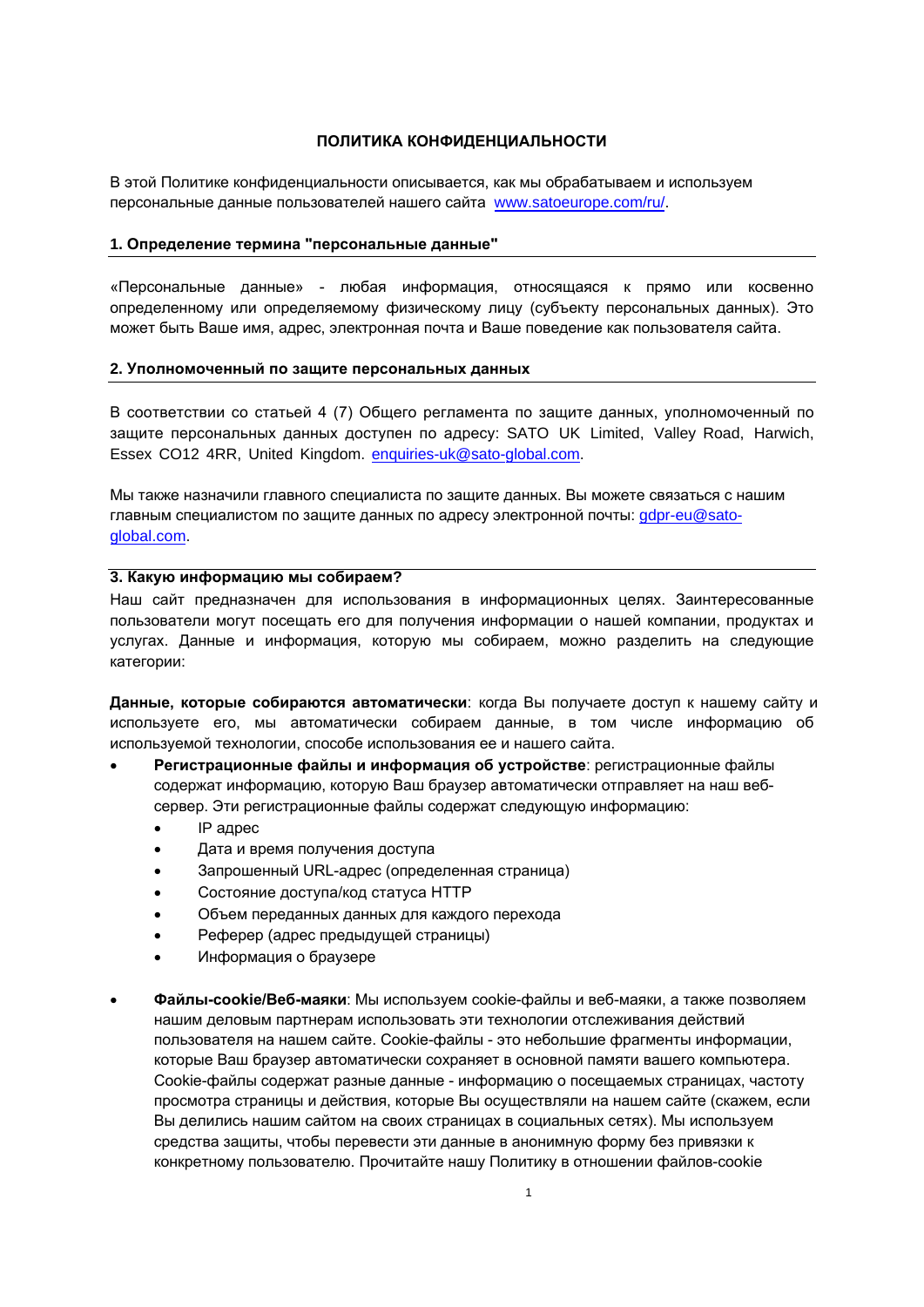Веб-маяки - маленькие прозрачные картинки, которые загружаются сервером, как только Вы посещаете один из наших сайтов. Этот процесс регистрируется вместе с IP-адресом и позволяет отслеживать Ваши действия на нашем сайте.

**Данные и информация, которые Вы предоставляете**: Если Вы обращаетесь к нам с вопросами общего характера о компании или продукции или уведомляете нас о технических проблемах, которые возникли у Вас при использовании нашей продукции, мы сохраняем и обрабатываем персональные данные, предоставляемые Вами при отправке запроса. Чтобы связаться с нами, пожалуйста, выберите один из способов под кнопкой "Свяжитесь с нами". На странице «Свяжитесь с нами» также содержится форма обратной связи, в которой Вы должны указать информацию, обозначенную звездочкой(\*). Другую дополнительную информацию Вы предоставляете на свое усмотрение. Помимо этого, мы можем связаться с Вами и запросить дополнительные данные и сведения.

Мы используем, сохраняем и обрабатываем информацию, в том числе Ваши персональные данные, исходя из следующих целей и на следующей правовой основе:

## **4. Использование и передача информации**

**Оптимизация и улучшение работы нашего сайта :** Мы используем регистрационные файлы, которые автоматически собираются на Вашем устройстве, чтобы Вы получили доступ к сайту и его функциям в первую очередь. Мы также используем эту информацию и данные для оптимизации нашего сайта и обеспечения безопасности Ваших ИТ-систем. Ваш IP-адрес хранится на протяжении всего сеанса с этой же целью

Мы используем регистрационные файлы в наших законных интересах для обеспечения доступности и улучшения работы нашего сайта. Законное основание использования регистрационных файлов сформулировано в Ст. 6 (1) Общего регламента по защите данных.

**Аналитика**: Мы используем информацию и данные, которые создаем благодаря cookieфайлам, чтобы проанализировать, как используется наш сайт. В результате мы больше узнаем о количестве посещений страниц, поведении пользователя и продолжительности визита, чтобы определить, какой контент на нашем сайте больше или меньше интересует посетителей. Мы можем учитывать эту информацию, обновляя сайт или изменяя его дизайн в будущем.

У нас есть законное право интересоваться тем, как используется наш сайт. Только таким способом мы можем определить, привлекателен ли наш сайт для пользователей. Это позволяет нам лучше планировать и использовать свои ресурсы.

**Маркетинг и реклама**: Помимо этого мы используем данные cookie-файлов и веб-маяков с целью рекламы, например, чтобы показывать рекламу на нашем сайте или на сайтах третьих сторон. Эти данные могут предоставить информацию о посещенных Вами веб-страницах и о рекламе, которая Вас особенно заинтересовала, потому что Вы кликнули на нее. Благодаря этому мы можем использовать более таргетированную рекламу и рекомендовать рекламу, основываясь на Ваших интересах и предпочтениях.

У нас есть законное право использовать Ваши данные в рамках нашей маркетинговой и рекламной деятельности, потому что мы хотим предлагать Вам нашу продукцию или продукцию, которая вызовет у Вас интерес. Более того, мы можем использовать данные cookie-файлов, чтобы понять, насколько эффективными являются рекламные кампании. Это позволяет нам планировать рекламу и выделять бюджет на нее. Законное основание использования cookieфайлов с аналитической целью сформулировано в Ст. 6 (1) Общего регламента по защите данных.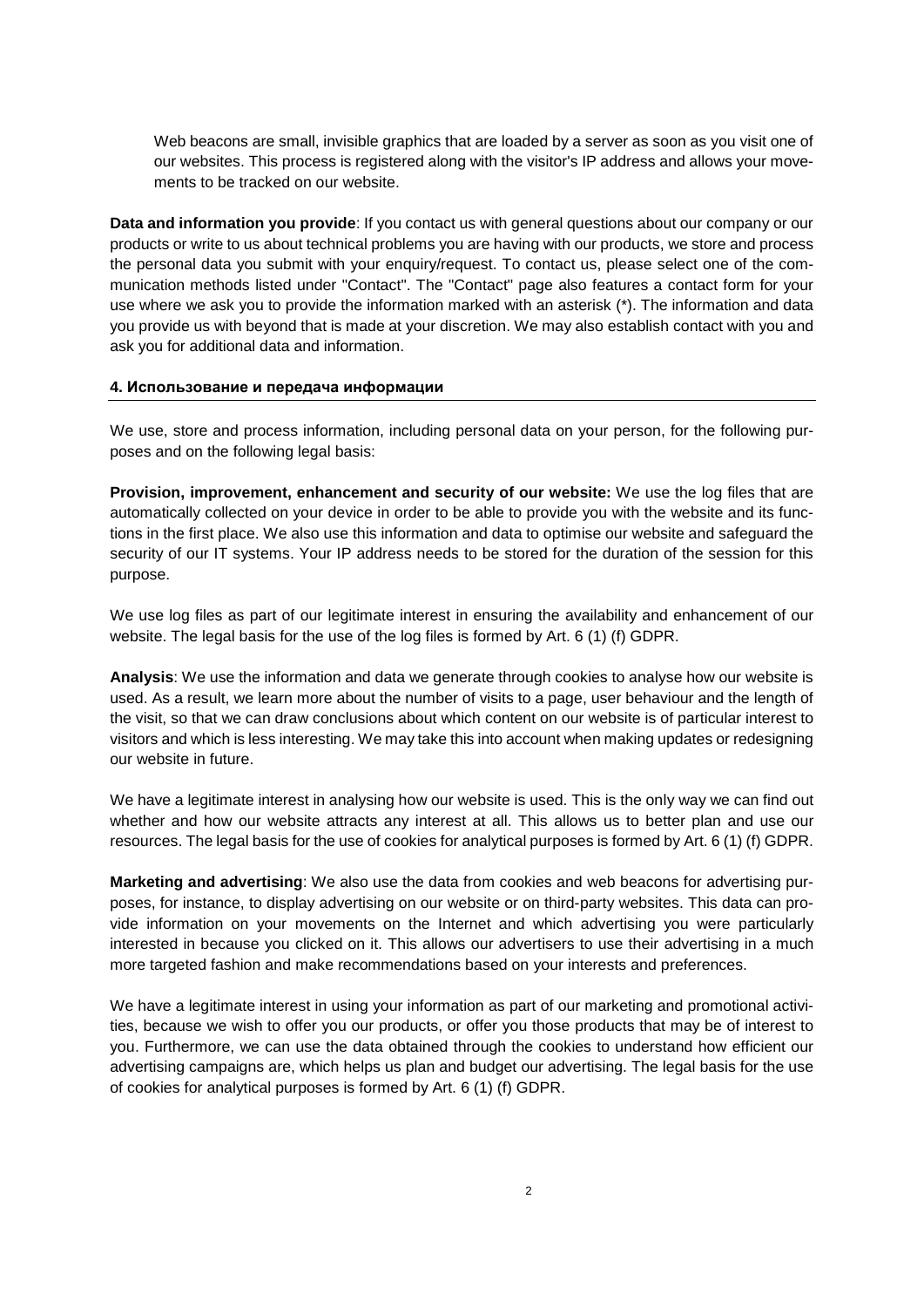**Коммуникация**: Мы используем информацию, которую запрашиваем у Вас или которую Вы предоставляете нам в рамках своего запроса, когда вы связываетесь с нами через форму обратно связи, чтобы как можно быстрее предоставить Вам ответ.

Использование Ваших данных в контексте коммуникации с Вами отвечает нашему законному интересу в соответствии со Ст. 6 (1) (f) Общего регламента по защите данных. Поскольку речь идет о конкретном запросе о наших продуктах, Ваши данные используются для того, чтобы подписать с вами контракт или предпринять меры до подписания контракта в соответствии со Ст. 6 (1) (b) Общего регламента по защите данных.

# **5. Делитесь ли вы моими персональными данными с третьими сторонами?**

Мы работаем с разными предоставляющими услуги организациями, которые обеспечивают работу нашего сайта и которые оказывают услуги, описанные выше. Это касается следующих продуктов, которые встроены в наш сайт и о которых мы информируем Вас:

|           | Google:<br>Mountain View, CA 94043, USA   | . Google       | Google, LLC, 1600 Amphitheatre Pkwy,                           |          |  |
|-----------|-------------------------------------------|----------------|----------------------------------------------------------------|----------|--|
| cookie-   | cookie-                                   | ).             | (                                                              | Google:  |  |
| $\circ$   | <b>Google Analytics:</b>                  |                | , Google Analytics,                                            |          |  |
| Analytics | Google c                                  |                |                                                                | . Google |  |
|           |                                           | Google         | $\overline{\phantom{a}}$<br>cookie-                            | ,        |  |
|           | $\pmb{\cdot}$<br>Google. Google           |                | $\overline{\phantom{a}}$                                       |          |  |
|           |                                           | . Google       |                                                                |          |  |
|           | $\, ,$                                    | Google.        |                                                                |          |  |
|           |                                           | IP-            | Google Analytics. Google                                       |          |  |
| IP-       |                                           |                |                                                                |          |  |
|           | ,                                         |                | Google                                                         |          |  |
|           | IP-<br>$\,$                               |                |                                                                |          |  |
|           | IP-                                       |                | Google                                                         |          |  |
|           | $\pmb{\cdot}$                             |                | Google Analytics,                                              |          |  |
|           |                                           |                | : http://www.google.com/intl/en/an-alytics/learn/privacy.html. |          |  |
| $\circ$   | $D$ h g $\setminus$ _ j k bAd Worldscagle |                |                                                                |          |  |
|           |                                           | $\pmb{\cdot}$  |                                                                |          |  |
|           |                                           |                | $\overline{\phantom{a}}$                                       |          |  |
|           |                                           |                |                                                                |          |  |
|           |                                           |                | ,                                                              |          |  |
|           | ,                                         |                | ,                                                              |          |  |
|           |                                           | Google AdWords |                                                                |          |  |
|           | Google                                    |                |                                                                | Google,  |  |
|           | Google AdWords                            | cookie-        |                                                                | cookie-  |  |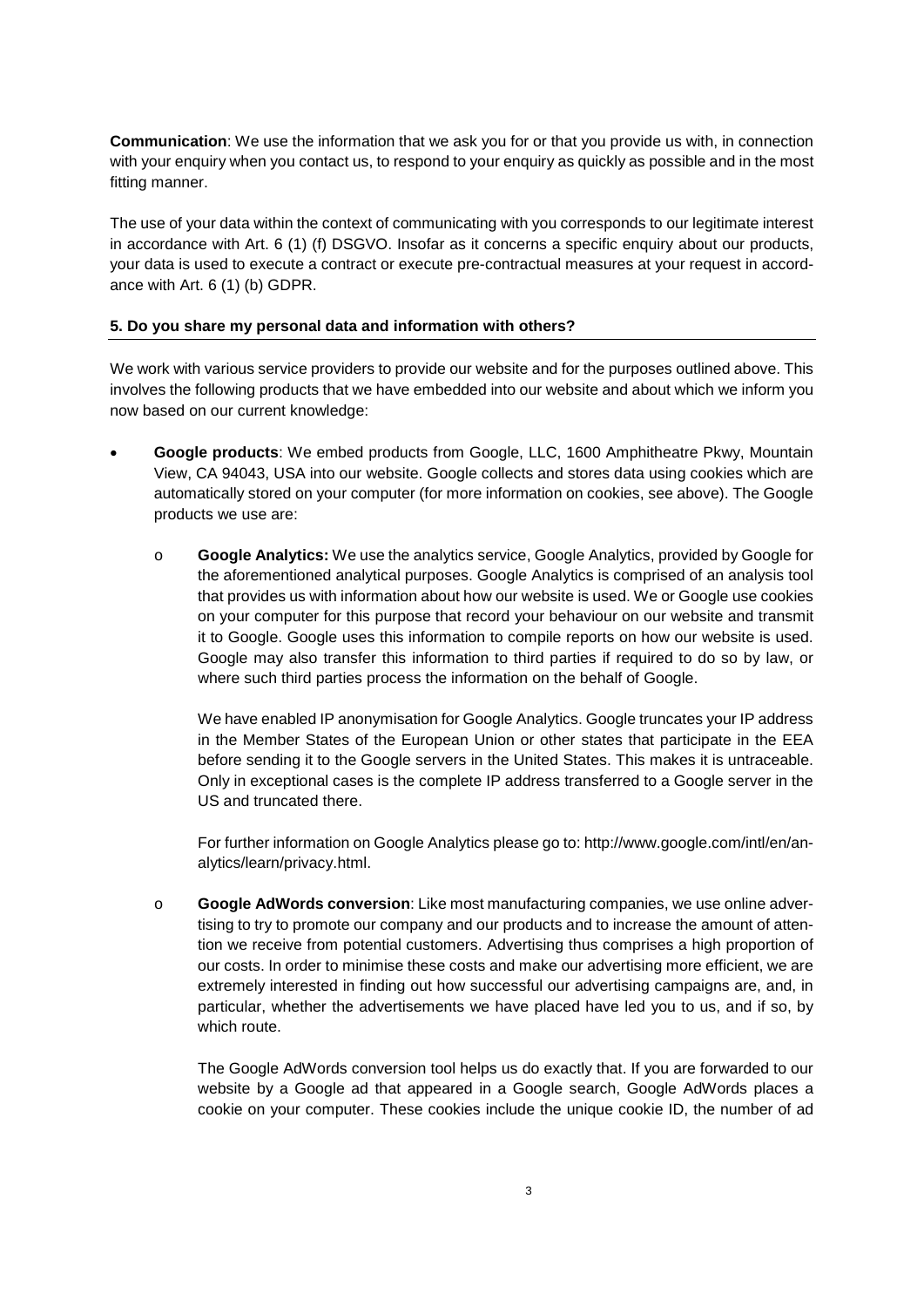содержат уникальный идентификатор cookie-файла, количество просмотров рекламы за одно размещение (количество посещений), последний просмотр (соответственно с конверсией после просмотра) и количество отказов (значок, который указывает на то, что пользователь больше не хочет видеть эту рекламу). Google использует эти данные, чтобы подготовить статистический анализ, который мы впоследствии анализируем. Мы не собираем и не обрабатываем личную информацию, связанную с cookie-файлами AdWords.

Мы не контролируем масштаб и дальнейшее использование данных, собранных Google, благодаря этому инструменту. Google может собирать и обрабатывать ваш IP-адрес, если Вы зарегистрированы в одном из сервисов Google, может связать Ваше посещение нашего сайта с Вашей учетной записью.

Для того чтобы получить детальную информацию об отслеживании конве[рсий,](https://support.google.com/adwords/answer/1722022?hl=de&ref_topic=3119146) пожалуйста, перейдите по ссылке: https://sup-port.google.com/adwords/ [answer/1722022?hl=de](https://support.google.com/adwords/answer/1722022?hl=de&ref_topic=3119146) 

o **Google Remarketing**. This application allows us to redirect you to other websites as soon as you leave our website. This is performed by means of cookies stored in your browser, which record your usage behaviour when visiting various websites and is evaluated by Google. This is how Google determines that you previously visited our website. According to Google, the data collected during remarketing and your personal data, which Google may store, is not combined. According to Google, pseudonymisation is used specifically in remarketing.

For more information about Google Remarketing, please refer to: [https://sup](https://support.google.com/adwords/answer/2453998?hl=de)[port.google.com/adwords/answer/2453998?hl=en.](https://support.google.com/adwords/answer/2453998?hl=de)

#### • **Hotjar**

To analyse our website, we use the analysis tool from Hotjar Ltd., Level 2, St Julian's Business Centre, 3, Elia Zammit Street, St Julian's STJ 1000, Malta. Hotjar randomly selects individual visitors to our website and records their interactions (i.e. mouse movements and clicks on our website) in anonymous form. This allows us to track which content on our website has attracted the interest of the user and which has not. Hotjar also collects technical information on the operating system used, browser, incoming and outgoing links, geographical origin, and the resolution and type of the device used by the visitor. This information is analysed for statistical purposes. We also offer an option for anonymous user feedback through Hotjar over what are referred to as "feedback pools".

The information collected is not of a personal nature and is stored by Hotjar Ltd. and not passed on to other third parties. For additional information about the functions and data usage that takes place through Hotjar, please refer to: [https://www.hotjar.com/privacy.](https://www.hotjar.com/privacy)

#### • **Sales Manago**

We use the marketing tool SALESmanago of Benhauer sp. z o.o., 21 Grzegórzecka St, 31-532 Krakow, Poland. This is a so-called Marketing Automation Service, which supports us in the design and implementation of marketing measures. For this purpose, SALESmanago uses cookies with which your user behaviour can be analysed so that we can align our marketing measures, in particular our e-mailings, more demand- and target-oriented. SALESmanago is used as a web-based solution (SaaS).

The use of a SALESmanago is to streamline sales and marketing departments by replacing hightouch, repetitive manual processes with automated solutions. SALESmanago is a platform that marketeers use to plan, coordinate, manage and measure all of their marketing campaigns, both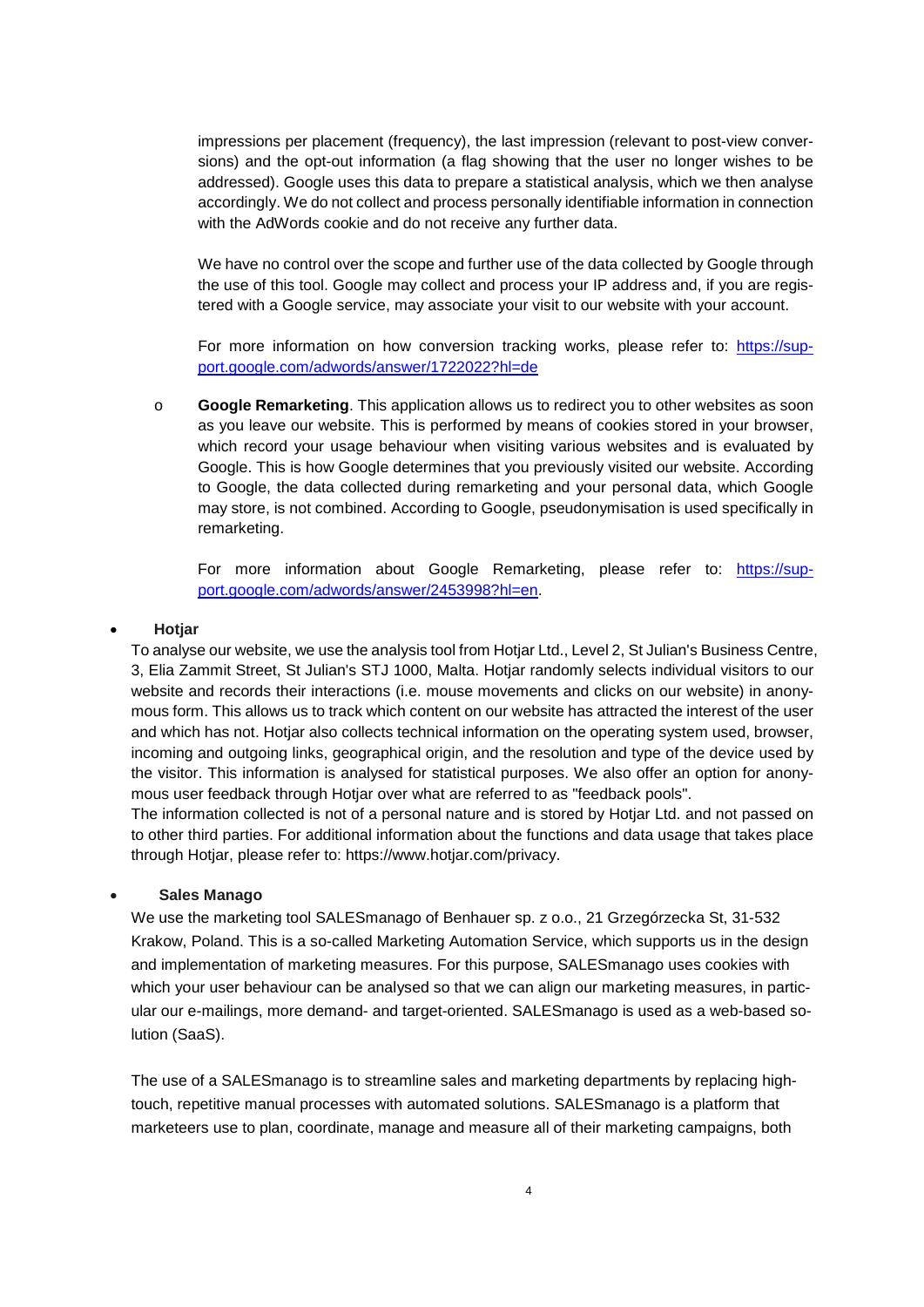online and offline (email marketing, social media, SMS, ad networks, website channel). Marketing Automation is a subset of customer relationship management (CRM) that focuses on the definition, segmentation, scheduling and tracking of marketing campaigns. Marketing Automation can be defined as a process where technology is used to automate several repetitive tasks that are undertaken on a regular basis in a marketing campaign. The system allows an individual to design, execute and automate a time-bound marketing workflow.

The system will also allow users to perform new obligations such as realizing the user's right to be forgotten and encrypting the customer's personal information. Further information can be found in the service provider's privacy policy: [https://www.salesmanago.com/info/gdpr.htm.](https://www.salesmanago.com/info/gdpr.htm)

#### **6. Как долго хранятся мои данные?**

Мы храним предоставленные Вами данные на протяжении времени, необходимого для достижения цели, с которой Вы их предоставили нам или для соблюдения правовых норм. Регистрационные файлы, используемые нами с целью работы с сайтом, автоматически удаляются после окончания сессии. Регистрационные данные, используемые в целях безопасности и в качестве меры предосторожности от атак на наши сайты, автоматически удаляются не позднее, чем через 7 дней. Срок хранения cookie-файлов отличается в зависимости от типа набора cookie-файлов и Ваших настроек браузера.

## **7. Передаются ли данные получателям за пределами Европейского союза или Европейского экономического пространства?**

Мы предоставляем персональные данные компаниям, которые занимаются обработкой данных и расположены за пределами Европейского экономического пространства. В этом случае перед передачей данных мы проверяем, может ли получатель обеспечить необходимый уровень защиты данных (например, на основании Резолюции комиссии Европейского союза касательно адекватности для определенной страны, самостоятельной сертификации получателя в рамках программы по защите конфиденциальности ЕС-США или путем согласования с получателем так называемых стандартных договорных положений ЕС для Европейского Союза) или принимаем ли мы правильное соглашение.

Вы можете получить список таких получателей и копию специальных договоренностей, чтобы обеспечить надлежащий уровень защиты данных. Используйте данные на странице «Контакты».

#### **8. Какие у меня права?**

В соответствии с Общим регламентом по защиты данных Вы имеете право на получение информации о своих данных, на их исправление, удаление и перемещение.

Если наши законные интересы оправдывают обработку данных, Вы можете возразить против обработки данных в будущем, если только эти данные не являются абсолютно необходимыми для работы нашего сайта (в частности это касается регистрационных данных).

**Вы имеете право возразить против использования ваших данных продуктами Google:**  Вы можете запретить Google хранить cookie-файлы несколькими способами: